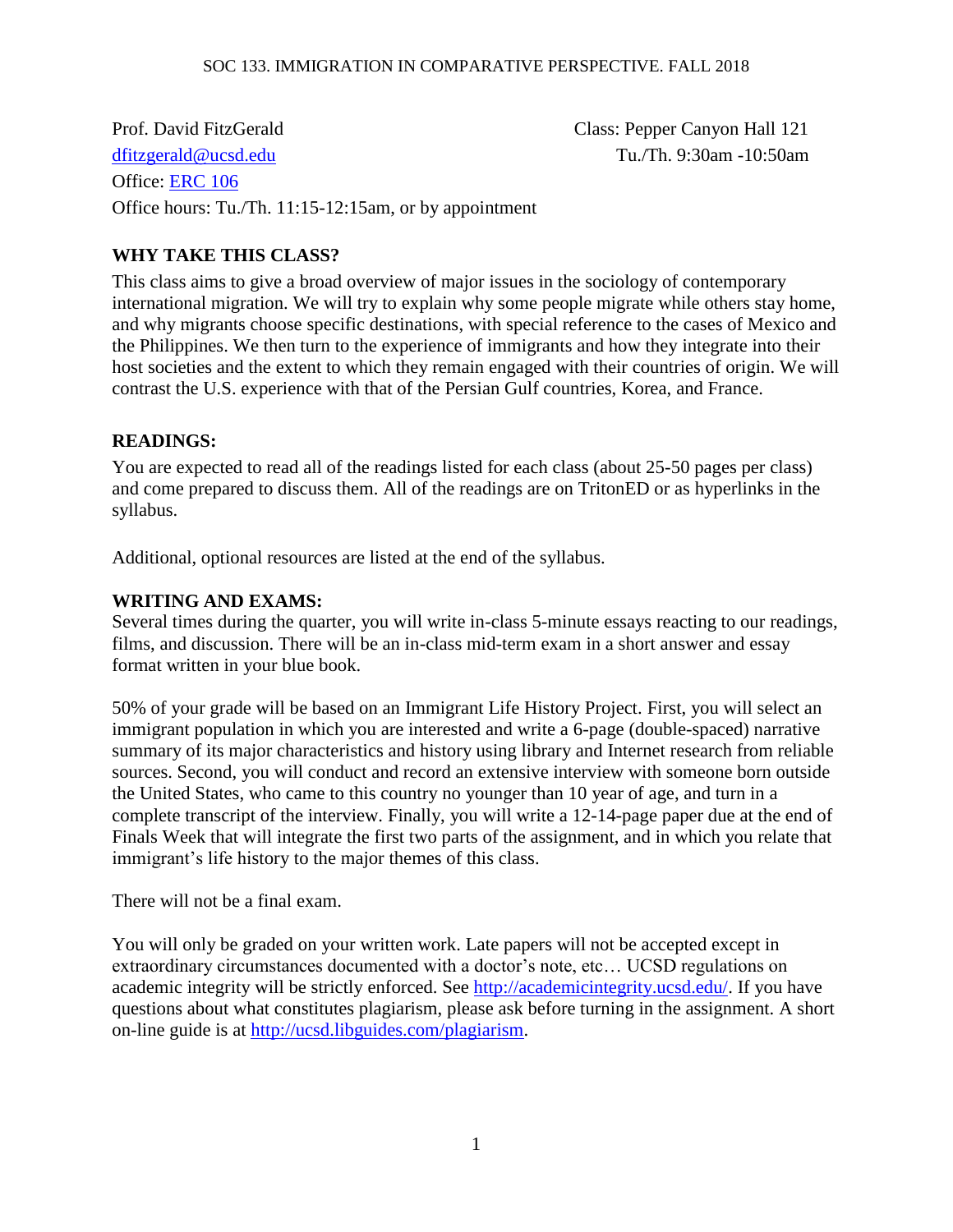# **GRADES:**

- 15%: In-class 5-minute reaction essays
- 35% Midterm
- 50% Immigrant Life History Project:
	- 15% Summary description of immigrant population for final paper
	- 5% Transcription of immigrant life history for final paper
	- 30% Final Paper

# **CLASS DISCUSSION**:

I expect you to attend class and would like each of you to participate in the discussion. I will post lecture study guides on the class website. While I do not take attendance, please note that there are no make-ups on the 5-minute in-class essays and I will not post lecture notes.

Immigration is often an emotionally and politically-charged topic. Opinions from all points of view are welcomed. Please express them in ways that are respectful of all of us.

# **COURSE OUTLINE:**

# **Sep. 27. Where are immigrants from? Where do they go?**

FitzGerald, David. "The Sociology of International Migration." In *Migration Theory: Talking across Disciplines*, edited by James F. Hollifield and Caroline B. Brettell, 115-47. New York: Routledge, 2014.

# **Oct 2. Theories of International Migration**

Massey, Douglas S., Joaquin Arango, Graeme Hugo, Ali Kouaouci, Adela Pellegrino, and J. Edward Taylor. 1993. "Theories of International Migration: A Review and Appraisal." *Population and Development Review* 19: 431-66.

# **Oct. 4. Social Networks**

Garip, Filiz, and Asad L. Asad. "Network Effects in Mexico–U.S. Migration: Disentangling the Underlying Social Mechanisms." *American Behavioral Scientist* 60, no. 10 (2016): 1168-93.

# **Oct. 9. Cultures of Migration**

Ali, Syed. 2007. "'Go West Young Man': The Culture of Migration among Muslims in Hyderabad, India." *Journal of Ethnic and Migration Studies* 33:37-58.

# **Oct. 11. Mexico: Failed Control to Laissez-Faire**

FitzGerald, David. 2006. "Inside the Sending State: The Politics of Mexican Emigration Control." *International Migration Review* 40: 259-293.

# **Oct. 16. Mexico: Shifting Patterns of Migration to the U.S.**

Massey, Douglas S., Jorge Durand, and Karen A. Pren. "Border Enforcement and Return Migration by Documented and Undocumented Mexicans." *Journal of Ethnic and Migration Studies* 41, no. 7 (2015): 1015-40.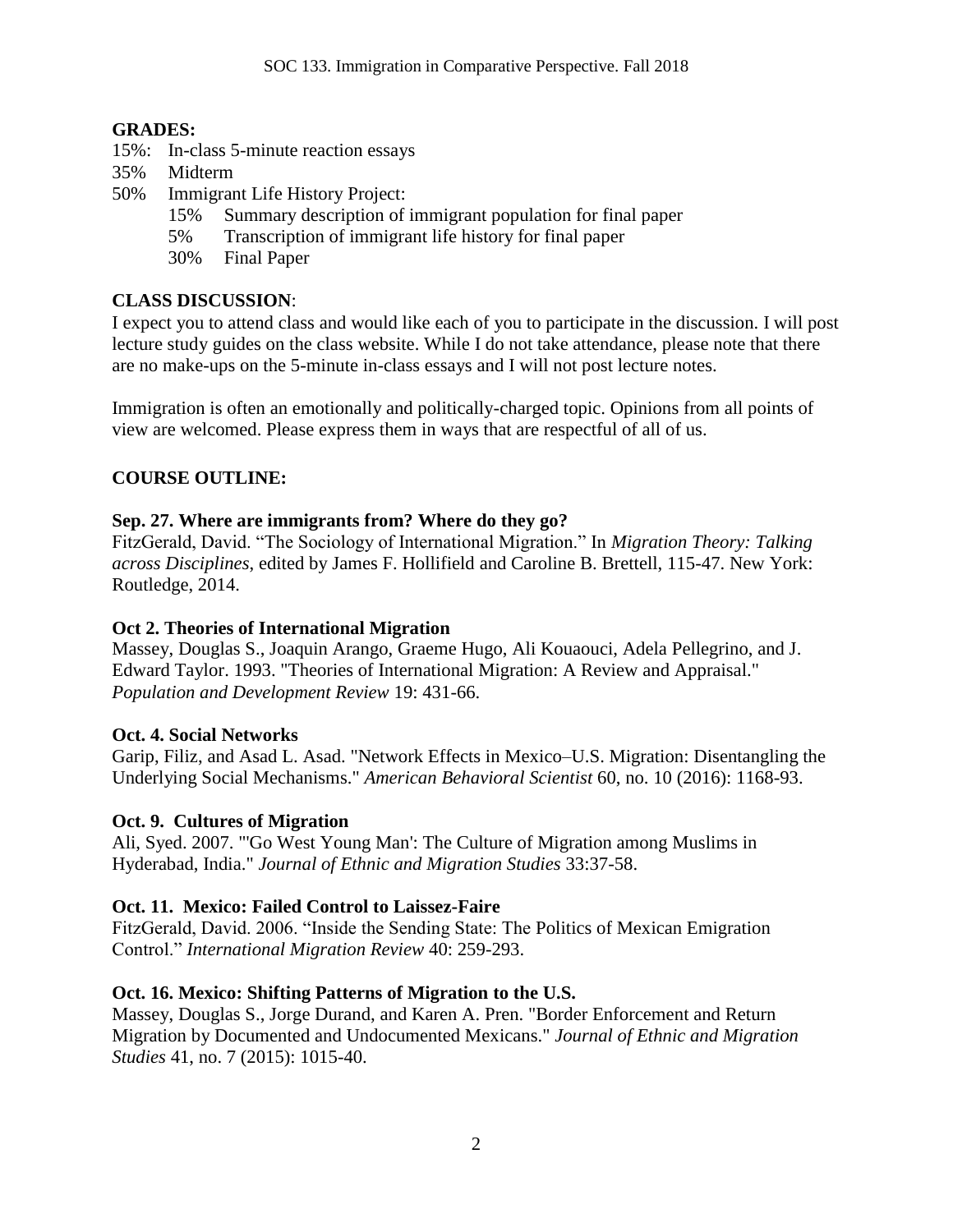# **Oct. 18. Philippines: The Migration Industry**

Castles, Stephen and Mark Miller. "Dilemmas for Emigration Countries: The Philippines." 2004. In the companion to *The Age of Migration: International Population Movements in the Modern World*. Online at<http://www.age-of-migration.com/na/casestudies/6.4.pdf>

Acacio, Kristel. Forthcoming. "Recruitment Agencies in Nurse Migration: Constructing Vital Pipelines through Profitable Business," in *The Migration Industry: Brokers, Buses, and the Business of International Mobility to the United States* edited by Rubén Hernández-León. New York, NY: Russell Sage Foundation.<http://www.irle.berkeley.edu/culture/papers/acacio09.pdf>

# **Oct. 23. Korea: A New Country of Immigration?**

*Guest speaker: Angela Y. McLean, PhD Candidate, Department of Sociology, UCSD*

Chung, Erin Aeran. "Japan and South Korea," in Hollifield, James, Philip L Martin, and Pia Orrenius. *Controlling Immigration: A Global Perspective.* Stanford University Press, 2014.

# **Oct. 25. Refugees**

*Guest speaker: Molly Fee, PhD Candidate, UCLA Department of Sociology*

FitzGerald, David Scott, and Rawan Arar. "The Sociology of Refugee Migration." *Annual Review of Sociology* 44 (2018): 387-406.

#### **Oct. 30. Assimilation**

Waters, M. C., and T. R. Jimenez. 2005. "Assessing immigrant assimilation: New empirical and theoretical challenges." *Annual Review of Sociology* 31:105-125.

# **Nov. 1. Socio-Cultural Integration**

National Academies of Sciences, Engineering, Medicine, and Committee on Population. *The Integration of Immigrants into American Society.* National Academies Press, 2016, pp 1-14 and 303-333.

#### **Nov. 6. \*\*\* Midterm Exam in class \*\*\***

#### **Nov. 8.**

*Guest speaker: Leo Lucassen,* Professor of Global Labour and Migration History, Leiden University, Netherlands

# **Nov. 13: Introduction to Transnationalism**

Levitt, Peggy. 2001. "Transnational Migration: Taking Stock and Future Directions." *Global Networks* 1:195-216.

#### **Nov. 15. Remittances**

Armand Gutierrez, PhD student, UCSD Department of Sociology

Gutierrez, Armand. 2018. "A Family Affair: How and Why Second-Generation Filipino-Americans Engage in Transnational Connections." *Ethnic and Racial Studies.*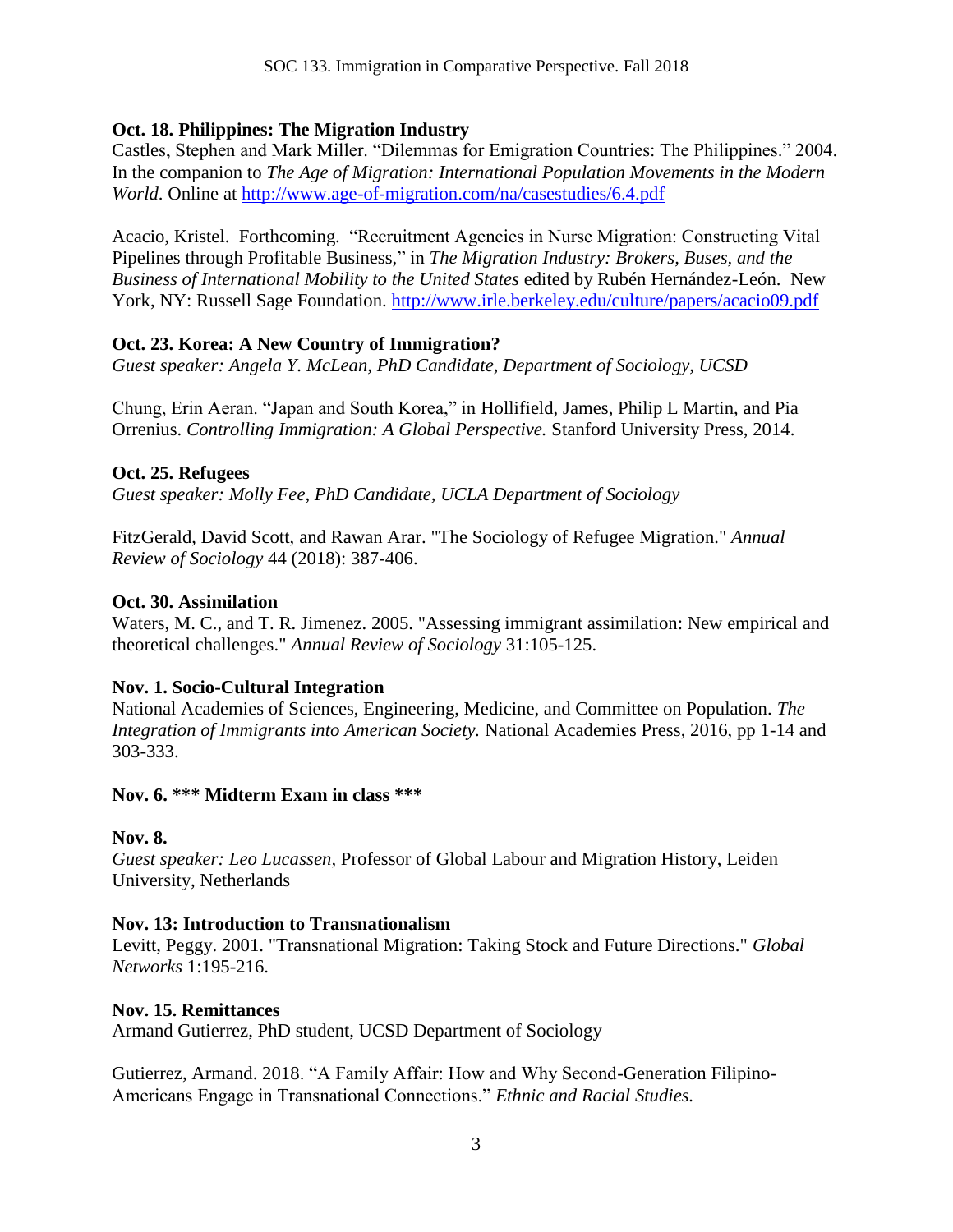**Nov. 20. [Undocumented Politics: Place, Gender and the Pathways of Mexican Migrants](https://www.ucpress.edu/book.php?isbn=9780520299979)** *Guest speaker: Abigail Andrews, Assistant Professor of Sociology, UCSD*

Nov. 22. Thanksgiving. No class.

# **Nov. 27. The Persian Gulf**

# **\*\*\* Transcript of Immigrant Life History Due \*\*\***

Thiollet, Hélène. "Managing Migrant Labour in the Gulf: Transnational Dynamics of Migration Politics since the 1930s." (2016).

# **Nov. 29. Integration in Europe**

Simon, Patrick, and Mélodie Beaujeu. "Mainstreaming and Redefining the Immigrant Integration Debate in Old Migration Countries: A Case Study of France, the UK and the Netherlands." In *Mainstreaming Integration Governance*, 25-46: Springer, 2018.

# **Dec. 4. France: The Republican Model**

Hollifield, James. "France" in *Controlling Immigration: A Global Perspective,* edited by James Hollifield, Philip L. Martin, and Pia Orrenius. Stanford University Press, 2014.

# **Dec. 6. Histories of Legalization**

Guest speaker: Deborah Kang, Assistant Professor of History, CSUSM and Visiting Scholar, **CCIS** 

Ngai, Mae M. "The Strange Career of the Illegal Alien: Immigration Restriction and Deportation Policy in the United States, 1921–1965." *Law and History Review* 21, no. 1 (2003): 69-108.

# **FINALS WEEK:**

\*\*\* Final paper due Thursday, Dec. 13 at 8am using Turnitin on the class website \*\*\*

# **OPTIONAL RESOURCES:**

- Portes, Alejandro and Ruben G. Rumbaut. 2014. *Immigrant America: A Portrait*. 4<sup>th</sup> Ed. University of California Press.
- Castles, Stephen, Hein de Haas and Mark Miller. 2014. *The Age of Migration:*  International Population Movements in the Modern World. 5<sup>th</sup> Ed. [http://www.age-of](http://www.age-of-migration.com/)[migration.com/](http://www.age-of-migration.com/)
- Migration Policy Institute: [https://www.migrationpolicy.org/programs/migration](https://www.migrationpolicy.org/programs/migration-information-source)[information-source](https://www.migrationpolicy.org/programs/migration-information-source)
- International Organization for Migration:<https://migrationdataportal.org/>
- U.S. Department of Homeland Security Immigration statistics: <https://www.dhs.gov/immigration-statistics>
- Center for Comparative Immigration Studies at UCSD:<http://ccis.ucsd.edu/>

# **SERVICE OPPORTUNITIES IN SAN DIEGO**: